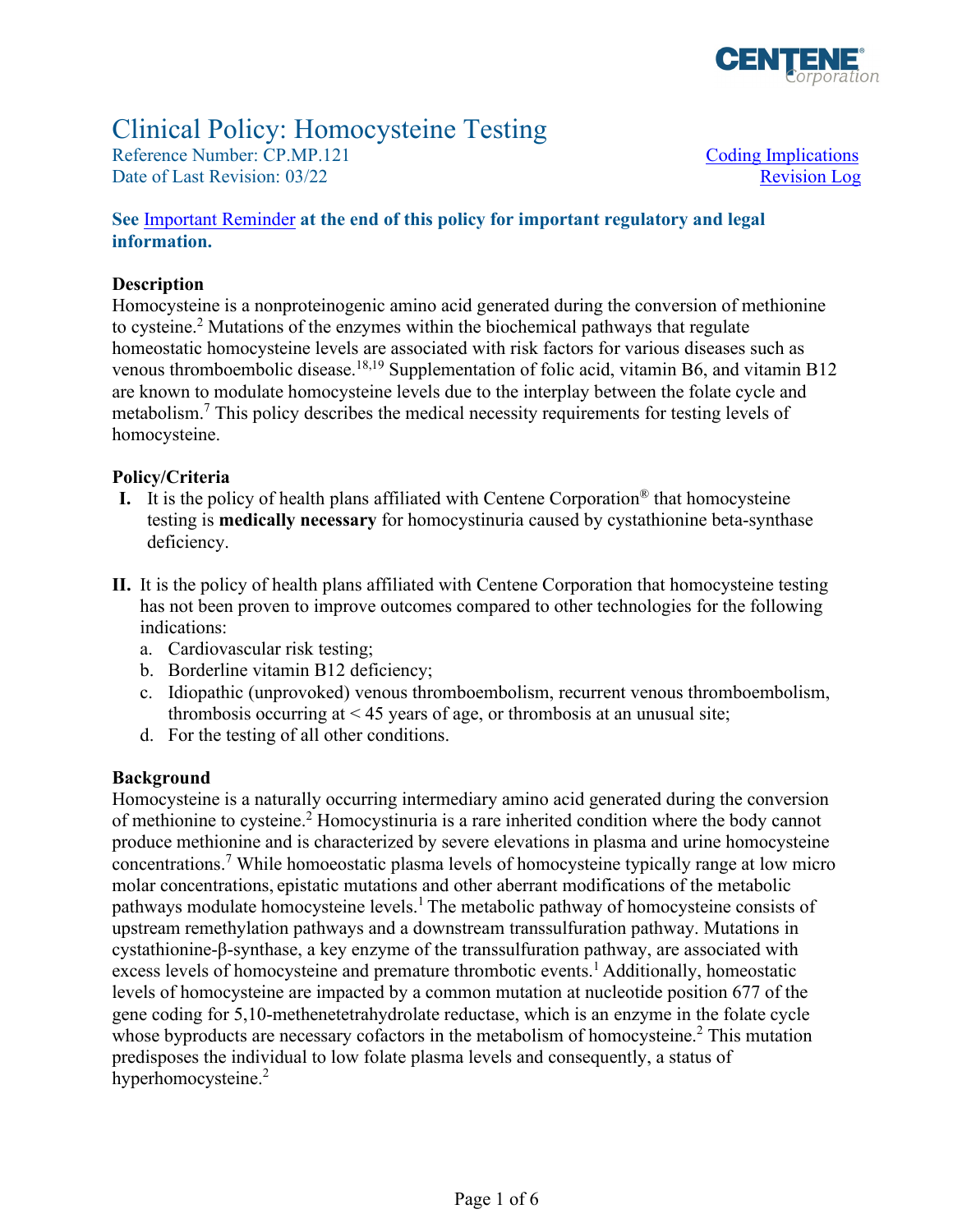

Changes in the plasma homocysteine levels can result from alterations in vitamin B6, vitamin B12, or folate.<sup>7</sup> A meta-analysis of 25 randomized clinical trials demonstrated that daily supplementation of  $\geq 0.8$  mg folic acid is sufficient to achieve the maximal reduction in plasma homocysteine levels.8 Basal levels of homocysteine range between 5-15 μmol/L, while moderate hyperhomocysteine concentrations are 15-30 μmol/L, intermediate levels are 30-100 μmol/L, and hyperhomocysteine concentrations  $>100$  µmol/L are considered severe.<sup>7</sup>

Observational studies have suggested that elevated homocysteine is an independent risk factor for ischemic heart disease and vascular disease.<sup>3-4,15</sup> However, large randomized controlled studies have shown that reduction in homocysteine levels does not result in lower reports of stroke or myocardial infarction.<sup>21</sup> A 2017 Cochrane review of homocysteine-lowering interventions for preventing cardiovascular events concluded that B-vitamin supplements lowered homocysteine but did not reduce the risk of myocardial infarction or reduce death rates in patients with or at risk of cardiovascular disease.<sup>11</sup> Additionally, two randomized controlled trials in 2006 simultaneously demonstrated no effect on cardiovascular outcomes from lowering homocysteine levels with folic acid or vitamin B6 supplementation.<sup>5-6</sup> Compared with placebo, lowered homocysteine resulting from B-vitamin supplementation combined with antihypertensive medications produced uncertain benefits in preventing stroke.<sup>11</sup>

Hyperhomocysteine has also been suggested as a risk factor for venous thromboembolic disease.15-16,18-19 Ray et al. performed a meta-analysis of 9 case control studies measuring fasting plasma homocystine, as well as 5 studies measured after methionine loading. All 9 studies demonstrated a similar trend in the levels and the increased associated risk for VTE following methionine loading.<sup>9,10</sup> However, hyperhomocysteinemia has been associated with venous thromboembolic disease in some but not all studies. Additional research has concluded that associations between mild hyperhomocysteinemia and VTE may have been due to failure to take into account additionalconfounding risk factors such as body mass index and cigarette smoking.<sup>17</sup>

Homocysteine testing has also been used to diagnose vitamin B12 deficiency in combination with methylmalonic acid (MMA). Homocysteine levels are a sensitive and specific measure of established vitamin B12 deficiency, but its role is unclear in the evaluation of borderline B12 deficiency, where it would be most useful.<sup>20</sup> Furthermore, MMA testing without concurrent homocysteine testing has been recommended in the assessment of low-normal vitamin B12 levels. $^{21}$ 

High levels of serum homocysteine have been proposed as a risk factor for dementia, and several studies have evaluated the role of B-vitamin supplementation in lowering homocysteine and thus improving cognitive function or preventing cognitive decline. A meta-analysis by Clarke et al. determined that B-vitamin supplementation significantly reduced homocysteine levels, but did not have a clinically significant effect on global cognitive function or on cognitive aging.<sup>12</sup> In contrast, a 2018 International Consensus Statement argues for the presence of a causal relationship between homocysteine levels and cognitive decline and for screening for hyperhomocysteine and treatment with B vitamins in patients presenting to memory clinics.<sup>13</sup> However, the consensus body notes that 76% of the participants in the trials in the largest metaanalysis on the topic did not include baseline measures of cognitive function, and thus could not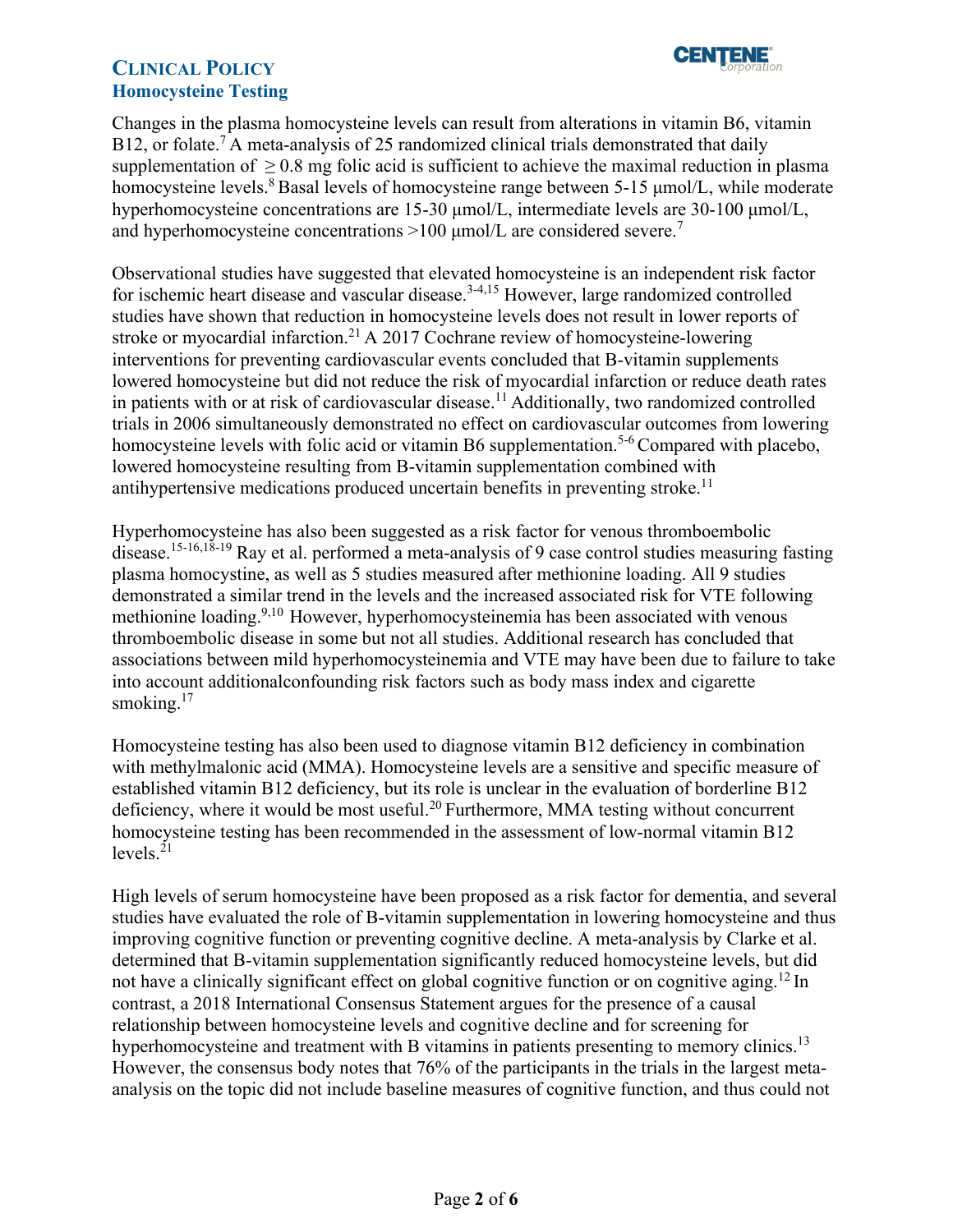

adequately compare the intervention group to the placebo group. Furthermore, they point to the lack of an established homocysteine threshold for intervention, which reduces the clinical relevance of the measure.<sup>13</sup> At this time there is a lack of conclusive evidence that vitamin supplementation prevents dementia.<sup>14</sup>

#### <span id="page-2-0"></span>**Coding Implications**

This clinical policy references Current Procedural Terminology (CPT®). CPT® is a registered trademark of the American Medical Association. All CPT codes and descriptions are copyrighted 2020, American Medical Association. All rights reserved. CPT codes and CPT descriptions are from the current manuals and those included herein are not intended to be all-inclusive and are included for informational purposes only. Codes referenced in this clinical policy are for informational purposes only. Inclusion or exclusion of any codes does not guarantee coverage. Providers should reference the most up-to-date sources of professional coding guidance prior to the submission of claims for reimbursement of covered services.

| $CPT^{\circledR}$<br>Codes | <b>Description</b> |
|----------------------------|--------------------|
| 83090                      | Homocysteine       |

#### **ICD-10-CM Diagnosis Codes that Support Coverage Criteria**

| $ICD-10-CM$ | <b>Description</b>                                             |
|-------------|----------------------------------------------------------------|
| Code        |                                                                |
| E72.10      | Disorders of sulfur-bearing amino-acid metabolism, unspecified |
| E72.11      | Homocystinuria                                                 |
| E72.19      | Other disorders of sulphur-bearing amino-acid metabolism       |

<span id="page-2-1"></span>

| <b>Reviews, Revisions, and Approvals</b>                                    | <b>Date</b> | <b>Approval</b><br><b>Date</b> |
|-----------------------------------------------------------------------------|-------------|--------------------------------|
| Policy developed                                                            |             | 08/16                          |
| References reviewed and updated                                             |             | 08/17                          |
| Background updated. References reviewed and updated.                        | 05/18       | 05/18                          |
| Background updated. References reviewed and updated. Specialist review      | 04/19       | 05/19                          |
| References reviewed and updated. Revised I.A from "Borderline vitamin       | 03/20       | 04/20                          |
| B12 deficiency" to "Borderline low or inconclusive Vitamin B12              |             |                                |
| deficiency, or discordant with the clinical picture."                       |             |                                |
| Changed borderline B12 deficiency and idiopathic VTE/thromboembolism        | 05/20       | 05/20                          |
| indications from medically necessary to investigational. Added supporting   |             |                                |
| background information and references. Removed from the list of ICD-10      |             |                                |
| codes supporting coverage criteria: D51.0-D51.9, E53.8, I26.01-I26.99, I81, |             |                                |
| I82.0-I82.91, Z86.711, Z86.718.                                             |             |                                |
| In the policy statement in section II, replaced "investigational" with the  |             | 05/21                          |
| statement that homocysteine testing has not been proven to improve          |             |                                |
| outcomes compared to other technologies. References and coding reviewed     |             |                                |
| and updated. Replaced all instances of "member" with "member/enrollee."     |             |                                |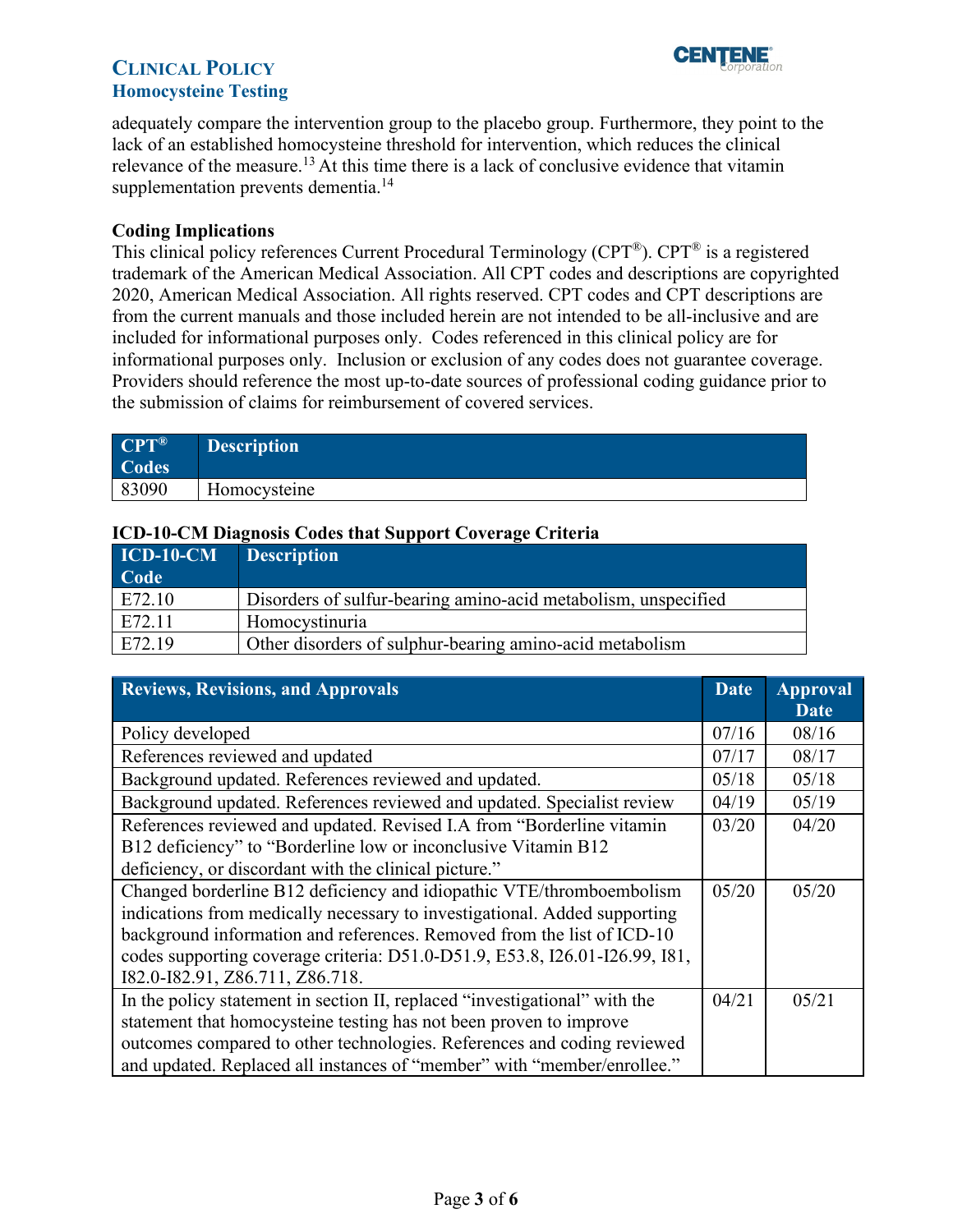

| <b>Reviews, Revisions, and Approvals</b>                                                                                                  | Date  | <b>Approval</b><br><b>Date</b> |
|-------------------------------------------------------------------------------------------------------------------------------------------|-------|--------------------------------|
| Annual review. References reviewed and updated. Updated description and<br>background with no impact on criteria. Reviewed by specialist. | 03/22 | 03/22                          |

#### **References**

- 1. Födinger M, Wagner OF, Hörl WH, Sunder-Plassmann G. Recent insights into the molecular genetics of the homocysteine metabolism. *Kidney Int Suppl*. 2001;78:S238-S242. doi:10.1046/j.1523-1755.2001.59780238.x
- 2. den Heijer M, Willems HP, Blom HJ, et al. Homocysteine lowering by B vitamins and the secondary prevention of deep vein thrombosis and pulmonary embolism: A randomized, placebo-controlled, double-blind trial. *Blood*. 2007;109(1):139-144. doi:10.1182/blood-2006- 04-014654
- 3. Hoţoleanu C, Porojan-Iuga M, Rusu ML, Andercou A. Hyperhomocysteinemia: clinical and therapeutical involvement in venous thrombosis. *Rom J Intern Med*. 2007;45(2):159-164.
- 4. Rosenson RS, Smith CC, Bauer KA. Overview of homocysteine. UpToDate. [www.uptodate.com.](http://www.uptodate.com/) Published December 06, 2021. Accessed February 21, 2022.
- 5. Wierzbicki AS. Homocysteine and cardiovascular disease: a review of the evidence. *Diab Vasc Dis Res*. 2007;4(2):143-150. doi:10.3132/dvdr.2007.033
- 6. Homocysteine Lowering Trialists' Collaboration. Dose-dependent effects of folic acid on blood concentrations of homocysteine: a meta-analysis of the randomized trials. *Am J Clin Nutr*. 2005;82(4):806-812. doi:10.1093/ajcn/82.4.806
- 7. Clarke R, Daly L, Robinson K, et al. Hyperhomocysteinemia: an independent risk factor for vascular disease. *N Engl J Med*. 1991;324(17):1149-1155. doi:10.1056/NEJM199104253241701
- 8. Homocysteine Studies Collaboration. Homocysteine and risk of ischemic heart disease and stroke: a meta-analysis. *JAMA*. 2002;288(16):2015-2022. doi:10.1001/jama.288.16.2015
- 9. Bauer KA, Lip G. Evaluating adult patients with established venous thromboembolism for acquired and inherited risk factors. UpToDate. [www.uptodate.com.](http://www.uptodate.com/) Published December 06, 2021. Accessed February 22, 2022.
- 10. Langan RC, Goodbred AJ. Vitamin B12 Deficiency: Recognition and Management. *Am Fam Physician*. 2017;96(6):384-389.
- 11. Martí-Carvajal AJ, Solà I, Lathyris D, Dayer M. Homocysteine-lowering interventions for preventing cardiovascular events. *Cochrane Database Syst Rev*. 2017;8(8):CD006612. Published 2017 Aug 17. doi:10.1002/14651858.CD006612.pub5
- 12. Lonn E, Yusuf S, Arnold MJ, et al. Homocysteine lowering with folic acid and B vitamins in vascular disease [published correction appears in N Engl J Med. 2006 Aug 17;355(7):746]. *N Engl J Med*. 2006;354(15):1567-1577. doi:10.1056/NEJMoa060900
- 13. Bønaa KH, Njølstad I, Ueland PM, et al. Homocysteine lowering and cardiovascular events after acute myocardial infarction. *N Engl J Med*. 2006;354(15):1578-1588. doi:10.1056/NEJMoa055227
- 14. Bauer KA, Lip G. Overview of the causes of venous thrombosis. UpToDate. [www.uptodate.com.](http://www.uptodate.com/) Published November 3, 2021. Accessed February 22, 2022.
- 15. Ray JG. Meta-analysis of hyperhomocysteinemia as a risk factor for venous thromboembolic disease. *Arch Intern Med*. 1998;158(19):2101-2106. doi:10.1001/archinte.158.19.2101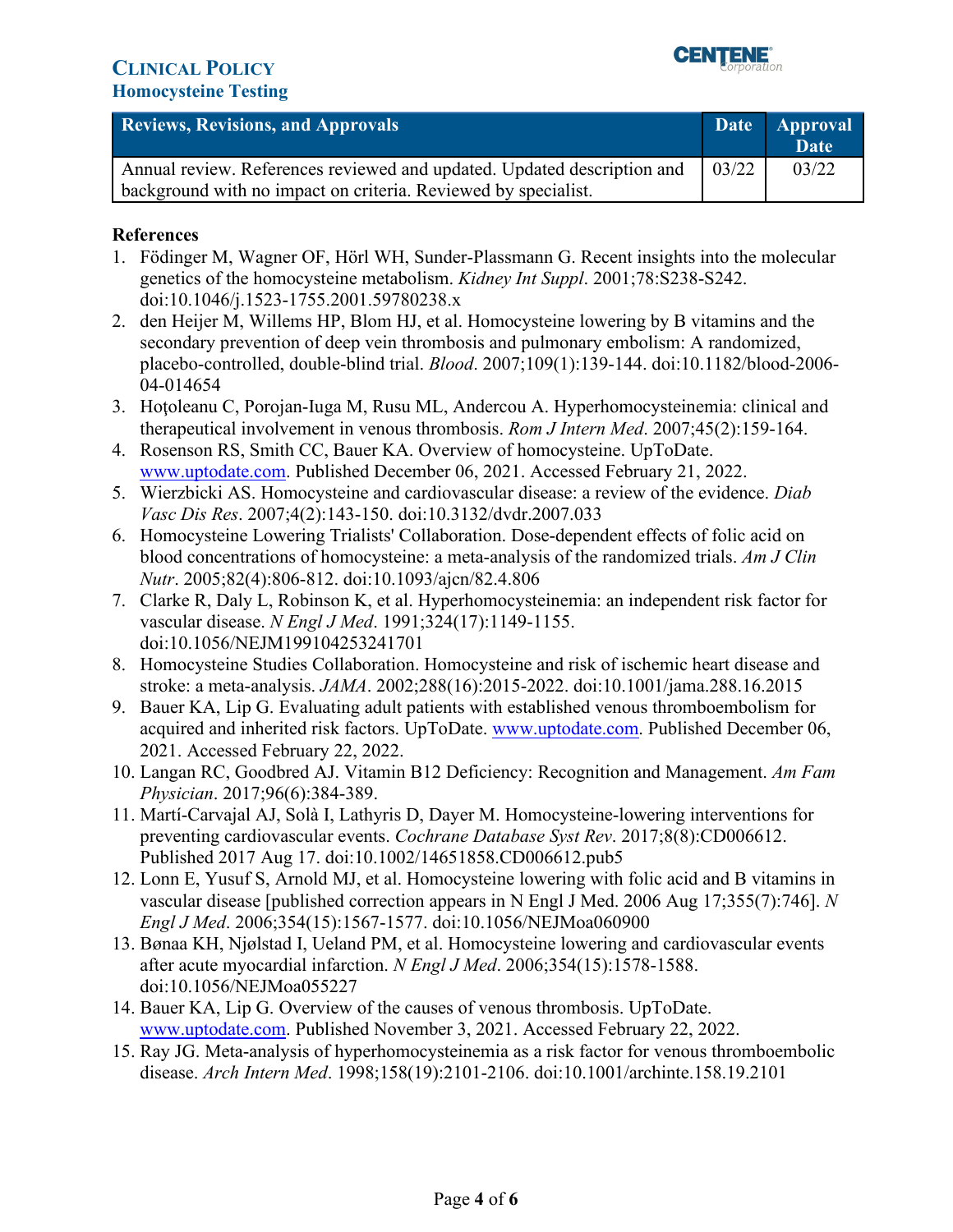

- 16. den Heijer M, Rosendaal FR, Blom HJ, Gerrits WB, Bos GM. Hyperhomocysteinemia and venous thrombosis: a meta-analysis. *Thromb Haemost*. 1998;80(6):874-877.
- 17. Ospina-Romero M, Cannegieter SC, den Heijer M, Doggen CJM, Rosendaal FR, Lijfering WM. Hyperhomocysteinemia and Risk of First Venous Thrombosis: The Influence of (Unmeasured) Confounding Factors. *Am J Epidemiol*. 2018;187(7):1392-1400. doi:10.1093/aje/kwy004
- 18. Means RT, Farifield KM. Clinical manifestations and diagnosis of vitamin B12 and folate deficiency. UpToDate. [www.uptodate.com.](http://www.uptodate.com/) Published January 25, 2022. Accessed February 07, 2022.
- 19. Clarke R, Bennett D, Parish S, et al. Effects of homocysteine lowering with B vitamins on cognitive aging: meta-analysis of 11 trials with cognitive data on 22,000 individuals. *Am J Clin Nutr*. 2014;100(2):657-666. doi:10.3945/ajcn.113.076349
- 20. Smith AD, Refsum H, Bottiglieri T, et al. Homocysteine and Dementia: An International Consensus Statement. *J Alzheimers Dis*. 2018;62(2):561-570. doi:10.3233/JAD-171042
- 21. Press D, Alexander M. Prevention of dementia. UpToDate. [www.uptodate.com.](http://www.uptodate.com/) Published January 07, 2020. Accessed February 22, 2022.

#### <span id="page-4-0"></span>**Important Reminder**

This clinical policy has been developed by appropriately experienced and licensed health care professionals based on a review and consideration of currently available generally accepted standards of medical practice; peer-reviewed medical literature; government agency/program approval status; evidence-based guidelines and positions of leading national health professional organizations; views of physicians practicing in relevant clinical areas affected by this clinical policy; and other available clinical information. The Health Plan makes no representations and accepts no liability with respect to the content of any external information used or relied upon in developing this clinical policy. This clinical policy is consistent with standards of medical practice current at the time that this clinical policy was approved. "Health Plan" means a health plan that has adopted this clinical policy and that is operated or administered, in whole or in part, by Centene Management Company, LLC, or any of such health plan's affiliates, as applicable.

The purpose of this clinical policy is to provide a guide to medical necessity, which is a component of the guidelines used to assist in making coverage decisions and administering benefits. It does not constitute a contract or guarantee regarding payment or results. Coverage decisions and the administration of benefits are subject to all terms, conditions, exclusions and limitations of the coverage documents (e.g., evidence of coverage, certificate of coverage, policy, contract of insurance, etc.), as well as to state and federal requirements and applicable Health Plan-level administrative policies and procedures.

 applicable legal and regulatory requirements relating to provider notification. If there is a This clinical policy is effective as of the date determined by the Health Plan. The date of posting may not be the effective date of this clinical policy. This clinical policy may be subject to discrepancy between the effective date of this clinical policy and any applicable legal or regulatory requirement, the requirements of law and regulation shall govern. The Health Plan retains the right to change, amend or withdraw this clinical policy, and additional clinical policies may be developed and adopted as needed, at any time.